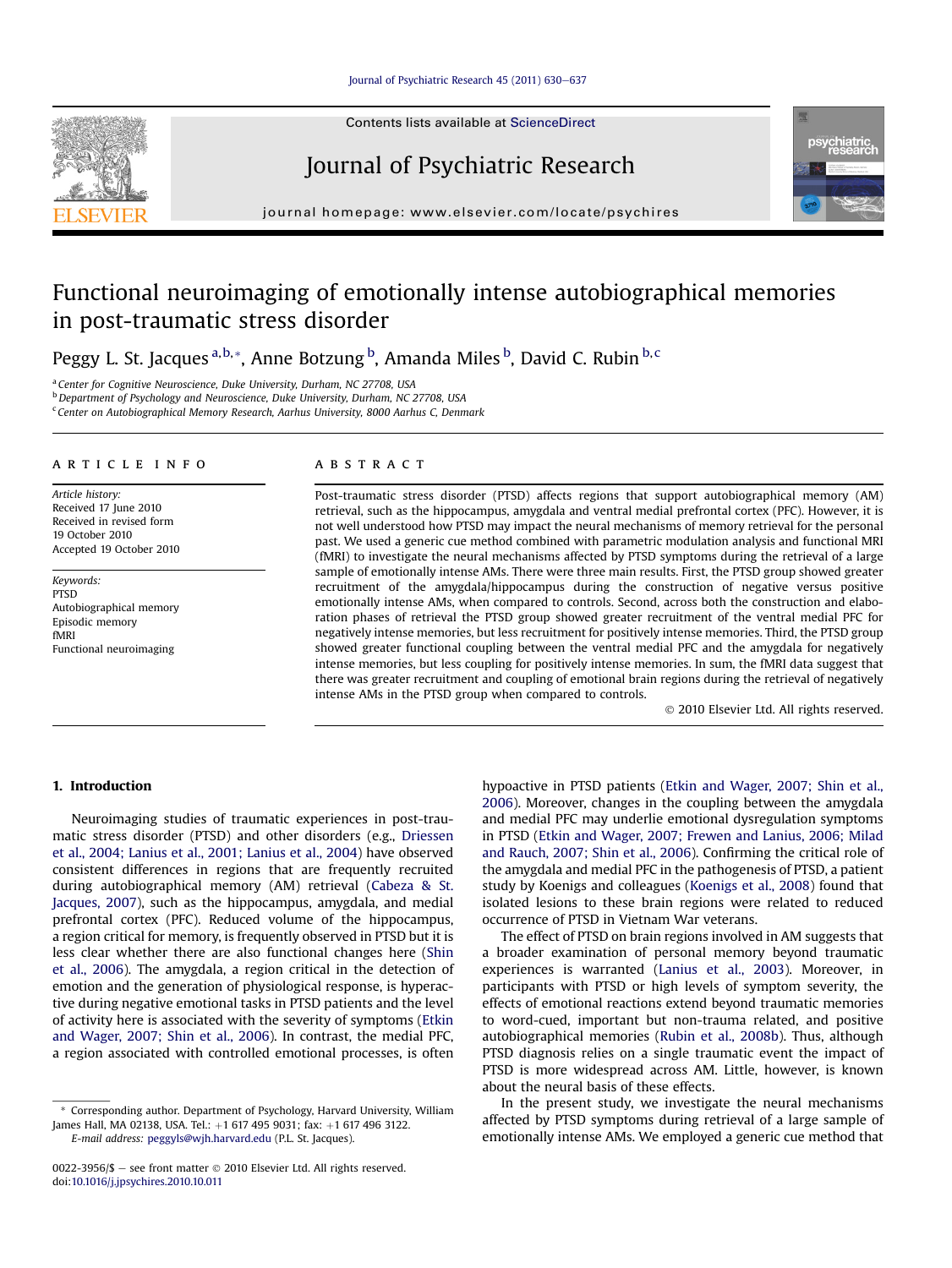used emotional words to elicit AMs in order to distinguish early construction and later elaboration phases of retrieval. Further, we acquired online ratings of emotional experience for parametric analysis of functional activations associated with emotionally intense memories. We explored the hypothesis that PTSD would involve reduced recruitment of the hippocampus, increased recruitment of the amygdala and reduced recruitment of the medial PFC when recalling emotionally intense AMs.

#### 2. Methods

### 2.1. Participants

Young adult participants were recruited from Duke University  $(18-35)$  years of age). Participants in the control group were recruited from a database of healthy young adults, who had participated in previous fMRI research studies. Inclusion criteria for the control group followed procedures that we have routinely used in behavioral studies in the Durham Veteran's Association Medical Clinic (VAMC), which do not include having had a previous trauma. This allowed us to examine the effect of PTSD versus a control group that was a random sample rather than one that was resilient to PTSD. Participants in the PTSD group were recruited from advertisements seeking volunteers who had experienced a traumatic memory and from a pre-screen test administered during a large group screening. The Clinician Administered PTSD Scale (CAPs) was used to determine PTSD diagnostic status in this group (Blake et al., 1995; Weathers et al., 2001). All participants in the PTSD group met the DSM-IV-TR criterion as measured by highly trained master's level clinicians who were experienced in giving the CAPS in a research setting at the Durham VAMC. There were nineteen participants in each group. All participants reported that they were not taking medication known to affect cognitive function (e.g., antidepressants, benzodiazepines, or any other psychiatric medication). The investigation was carried out in accordance with the latest version of the Declaration of Helsinki, and participants gave written informed consent for a protocol approved by the Duke University Institutional Review Board. Five controls and four participants in the PTSD group were excluded from the analyses because of technical issues (e.g., no key responses recorded) or problems with completing the task as instructed (e.g., falling asleep, not following instructions). Thus, the reported results are based on data from fourteen controls (7 females; mean Age  $=$  24.43,  $SD = 3.73$ ) and fifteen PTSD (11 females; mean Age = 22.21,  $SD = 4.23$ ) participants, except where noted.

Demographic and psychometric data (see Table 1) were obtained in a separate session within one week of the scanning session. As expected, the PTSD group had higher scores on the PTSD Check List (PCL; Weathers et al., 1994) when compared to the

| Table 1 |                                 |  |  |
|---------|---------------------------------|--|--|
|         | Participant variables by group. |  |  |

|                     | M        |             | SD.      |             | t(27)    |
|---------------------|----------|-------------|----------|-------------|----------|
|                     | Controls | <b>PTSD</b> | Controls | <b>PTSD</b> |          |
| Age (years)         | 24.43    | 22.21       | 3.73     | 4.23        | 1.47     |
| Education (years)   | 16.50    | 14.70       | 2.28     | 2.56        | 1.95     |
| PCL <sup>†</sup>    | 27.93    | 49.00       | 7.99     | 12.94       | $-5.19*$ |
| <b>BDI</b>          | 3.93     | 16.86       | 3.29     | 11.00       | $-4.22*$ |
| WASI-full IQ        | 122.36   | 121.50      | 7.66     | 10.14       | 0.25     |
| WASI-verbal IQ      | 120.93   | 123.93      | 7.87     | 11.44       | $-0.81$  |
| WASI-performance IQ | 118.14   | 114.72      | 7.49     | 10.17       | 1.01     |
| Verbal fluency      | 47.43    | 51.36       | 10.87    | 10.49       | $-0.97$  |
| Categorical fluency | 23.57    | 27.50       | 6.69     | 6.00        | $-1.63$  |

 $*p < .001$ .  $df = 26.$  control group. The PTSD group also had higher scores on the Beck Depression Index (BDI-II; Beck et al., 1996). There were no group differences in the age, number of years of education, the Weschler Abbreviated Scale of Intelligence (WASI; Wechsler, 1999), verbal fluency (FAS), or categorical fluency (animal names and supermarket items).

#### 2.2. Materials

Memory cues consisted of 60 emotionally arousing words selected from the affective norms for English words (ANEW) database (Bradley and Lang, 1999), such that there were 30 positive (Valence mean  $= 7.93$ ,  $SD = 0.45$ ; Arousal Mean  $= 5.96$ ;  $SD = 0.83$ ) and 30 negative (Valence Mean  $= 2.17$ , SD  $= 0.52$ ; Arousal Mean  $= 6.00$ ; SD  $= 1.03$ ) words that were equally arousing. In order to create auditory cues the words were recorded in a female voice and constrained to an equal duration of 1 s.

#### 2.3. Procedure

The procedure was similar to Daselaar et al. (2008); (also see Greenberg et al., 2005). During scanning participants were asked to search for AMs triggered by the auditory cue words. Participants were instructed to retrieve an AM with specific spatiotemporal coordinates. They indicated when a specific AM was found by making a response on the button-box and then continued to elaborate on the retrieved event in as much detail as possible for the rest of the trial. Thirty seconds following the onset of the auditory cue participants were given auditory instructions to rate the amount of emotion (negatively arousing to positively arousing) and reliving (low to high) associated with the memory on an 8 point scale. Rating responses were self-paced (up to 6 s) and separated by at least 0.5 s, and the order was counterbalanced between participants. There were 6 functional runs, with 10 memory cues in each run (5 positive words and 5 negative word), and an inter-trial interval at least  $1.5-7.5$  s. Participants were instructed to keep their eyes closed for the duration of each run so that any potential effects of visual imagery were not confounded by external attention to the stimulus.

Immediately following the scanning session participants were asked to provide a short title for the memory retrieved during scanning and to answer additional questions on a subset of the AM questionnaire (e.g., Rubin et al., 2003). Participants were asked to date when the event had occurred (e.g., last day to  $> 10$  years ago), to indicate the amount of vividness or how clearly the event was remembered, the perspective or whether the memory was seen through their own eyes or through the eyes of an outside observer, the significance of the memory, and the physiological response during retrieval (e.g., heart pounding, etc.). Also, given that AM comprises different types of events (Brewer, 1986) we asked participants to indicate whether the type of memory retrieved was a unique event (referring to a particular time and place), repeated event (memory for an event with multiple occurrences), extended event (occurring longer than one day), or semantic information (long-standing facts about one's own life) (Williams, 1995).

Within two days of the scanning session, participants returned for an additional session in which they were cued by the title they had provided following the scanning session and asked to verbally recall the memories retrieved during scanning. A coder rated the narrative descriptions to determine whether they referred to the event the participant identified as a stressful experience on the PCL. A narrative was rated as referring to a PCL event if it specifically described the event (e.g., "the car flipped three times" if the given event was "car accident") or if it made reference to the event (e.g., "that happened right after the accident"). PCL-related memories